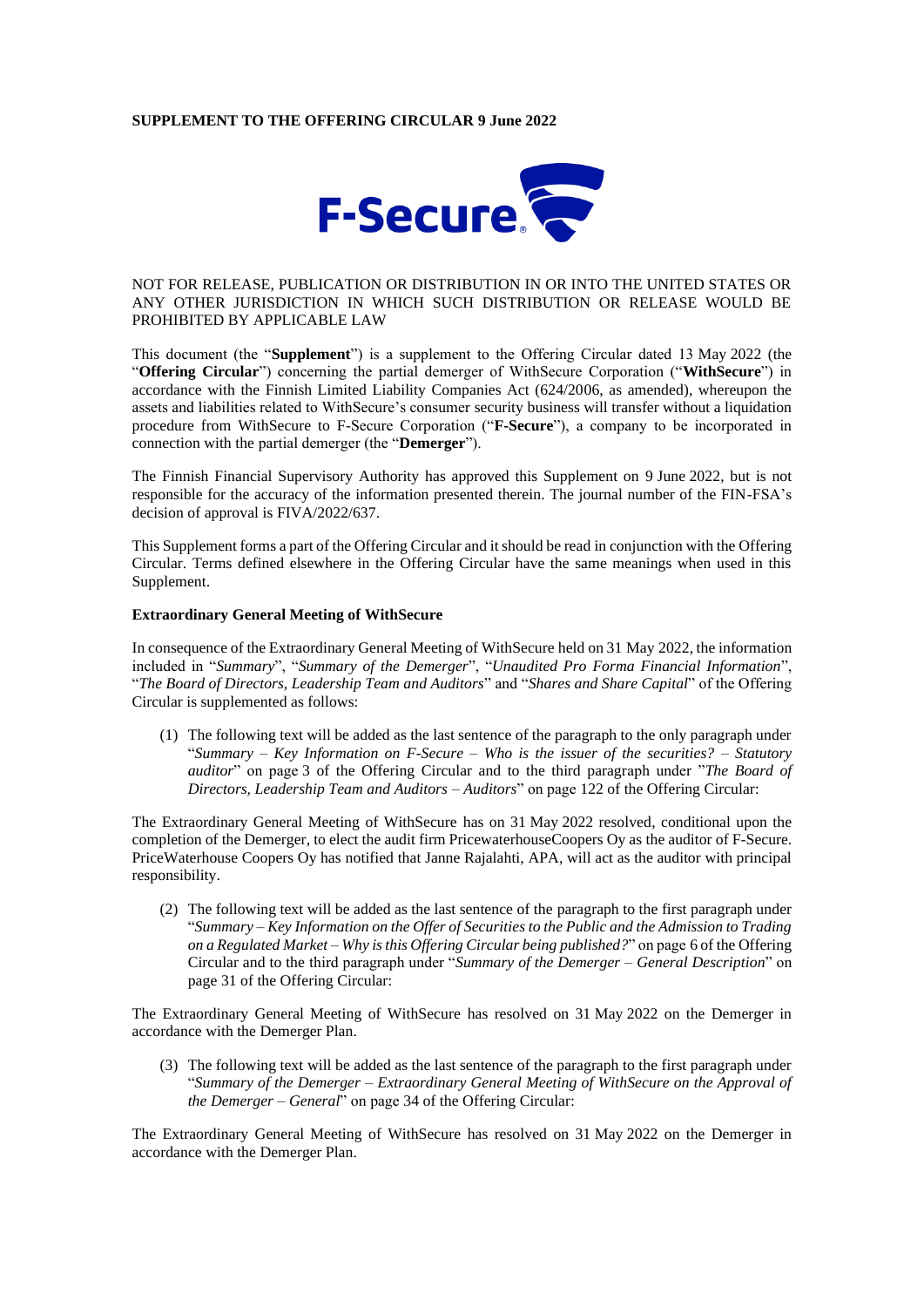(4) The following text will be added as the last sentence of the paragraph to the second paragraph under "*Summary of the Demerger – Extraordinary General Meeting of WithSecure on the Approval of the Demerger – General*" on page 34 of the Offering Circular:

The Extraordinary General Meeting of WithSecure has resolved on 31 May 2022, conditional upon the completion of the Demerger, to approve the Articles of Association as appended to the Demerger Plan.

(5) The following text will be added after the first sentence to the only paragraph under "*Summary of the Demerger – Extraordinary General Meeting of WithSecure on the Approval of the Demerger – Demerger Plan*" on page 36 of the Offering Circular:

The Extraordinary General Meeting of WithSecure has resolved on 31 May 2022 on the Demerger in accordance with the Demerger Plan.

(6) The following text will be added as a new paragraph at the end of "*The Board of Directors, Leadership Team and Auditors – Board of Directors*" on page 116 of the Offering Circular:

The Extraordinary General Meeting of WithSecure has resolved on 31 May 2022, conditional upon the completion of the Demerger, on the members of the Board of Directors for the term set forth above in accordance with the proposal of the Board of Directors of WithSecure. After the General Meeting, the members of the Board of Directors of F-Secure have elected Pertti Ervi as the Chairman of the Board from among its members.

(7) The following text will be added as a new paragraph after the fourth paragraph of "*The Board of Directors, Leadership Team and Auditors* – *Leadership Team Remuneration* – *Compensation of the Members of the Board of Directors*" on page 120 of the Offering Circular:

The Extraordinary General Meeting of WithSecure has resolved on 31 May 2022, conditional upon the completion of the Demerger, on the remuneration paid to members of the Board of Directors in accordance with the proposal of the Board of Directors of WithSecure.

(8) The following text will be added as a new paragraph at the end of "*Shares and Share Capital – Authorisations Proposed by the Board of Directors of WithSecure – Authorising the Board of Directors of F-Secure to Decide on the Issuance of Shares as well as the Issuance of Options and Other Special Rights entitling to Shares*" on page 127 of the Offering Circular:

The Extraordinary General Meeting of WithSecure has resolved on 31 May 2022, conditional upon the completion of the Demerger, on the authorisation identified above as a part of the decision on the Demerger in accordance with the Demerger Plan.

(9) The following text will be added as a new paragraph at the end of "*Shares and Share Capital – Authorisations Proposed by the Board of Directors of WithSecure – Authorising the Board of Directors of F-Secure to Decide on the Repurchase of own Shares*" on page 127 of the Offering Circular:

The Extraordinary General Meeting of WithSecure has resolved on 31 May 2022, conditional upon the completion of the Demerger, on the authorisation identified above as a part of the decision on the Demerger in accordance with the Demerger Plan.

(10)The title of section "*Operating and Financial Review – Prospects*" will be amended to "*Operating and Financial Review – Prospects and Financial Outlook for 2022"* and the following text will be added as new paragraphs at the end of the said section on page 91 of the Offering Circular:

The Company published on 3 June 2022 its financial guidance for 2022 and announced that F-Secure's previously announced financial targets in the medium term (by 2025) remain unchanged. For more information on F-Secure's previously announced financial targets in the medium term, see section "*Business of F-Secure – Financial Targets"* of the Offering Circular*.*

WithSecure's management expects F-Secure's revenue to grow 4–6 per cent from the previous year in the financial year 2022. In addition, WithSecure's management estimates that due to necessary investments into establishing F-Secure's independence and ensuring future growth, F-Secure's profitability during the rest of the year 2022 will be lower than for the three months ended 31 March 2022. WithSecure's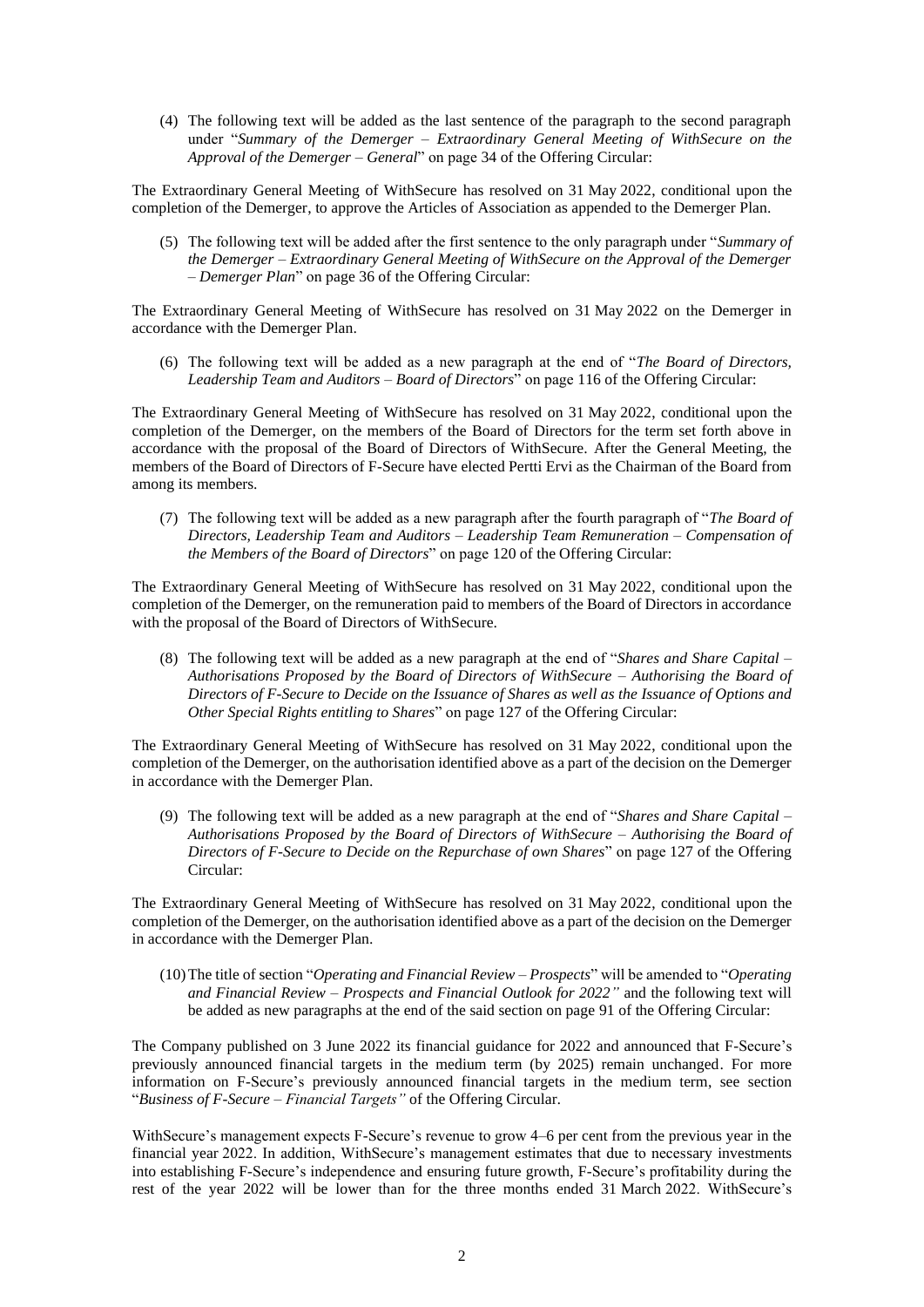management estimates that F-Secure's adjusted EBITA margin will be approximately 40 per cent in the full financial year 2022.

F-Secure's financial guidance is based on WithSecure's management's estimates and assumptions about the development of F-Secure's revenue, operating profit and operating environment. The most central factors to the realisation of the financial guidance that F-Secure can control are standalone investments including the operation and maintenance of IT services, establishing group administrative functions and the governance model of a listed company, and managing independent security research and technology capabilities. Further, product development which goes hand in hand with the aforementioned research and technology capabilities in which F-Secure will invest, is another central factor within F-Secure's control. The most central factors of the realisation of the financial guidance that are beyond the control of F-Secure are, in particular, demand for F-Secure's software products which is impacted by factors within F-Secure's control (e.g. success of product development) as well as factors beyond F-Secure's control; notably consumer sentiment overall and an increase in uncertainty and the risk of unexpected disruptions in the world economy due to, for example, the ongoing war in Ukraine. Further and to a lesser extent, the availability of experienced and skilled personnel and personnel expenses is another central factor to the realisation of the financial guidance. F-Secure's financial guidance has been made and prepared on a basis that is comparable to F-Secure's carve-out financial information and that is consistent with the principles applied in F-Secure's carve-out financial statements.

# **Documents incorporated by reference into the Offering Circular**

The stock exchange release concerning the decisions made by the Extraordinary General Meeting of WithSecure on 31 May 2022, the stock exchange release concerning the decisions of the organising meeting of the future Board of Directors of F-Secure on 31 May 2022 and the stock exchange release concerning the updated outlook of F-Secure on 3 June 2022 will be incorporated by reference into the Offering Circular, due to which a new section "*Documents Incorporated by Reference to this Offering Circular*" will be added to the Offering Circular:

(1) The following text will be added to the Offering Circular as a new section "*Documents Incorporated by Reference to this Offering Circular*" on page 145:

The following documents have been incorporated by reference into the Offering Circular in accordance with Article 19 of the Prospectus Regulation. If the documents incorporated by reference into the Offering Circular include further references or if additional information is incorporated by reference within such documents, such further information does not form a part of the Offering Circular. Furthermore, any sections of the documents incorporated by reference that have not been included in the Offering Circular are either irrelevant to investors or can be found elsewhere in the Offering Circular. The documents that have been incorporated by reference into the Offering Circular are available for review during the validity period of the Offering Circular at WithSecure's website [https://www.withsecure.com/en/about-us/investor](https://www.withsecure.com/en/about-us/investor-relations/demerger)[relations/demerger](https://www.withsecure.com/en/about-us/investor-relations/demerger) and at the registered office of WithSecure at Tammasaarenkatu 7, FI-00180 Helsinki, Finland during normal business hours.

- The stock exchange release concerning the decisions made by the Extraordinary General Meeting of WithSecure on 31 May 2022, which is available at [https://www.withsecure.com/en/about](https://www.withsecure.com/en/about-us/investor-relations)[us/investor-relations;](https://www.withsecure.com/en/about-us/investor-relations)
- the stock exchange release concerning the decisions of the organising meeting of the future Board of Directors of F-Secure on 31 May 2022, which is available at [https://www.withsecure.com/en/about-us/investor-relations;](https://www.withsecure.com/en/about-us/investor-relations) and
- the stock exchange release concerning the financial outlook for F-Secure for 2022 on 3 June 2022, which is available at [https://www.withsecure.com/en/about-us/investor-relations.](https://www.withsecure.com/en/about-us/investor-relations)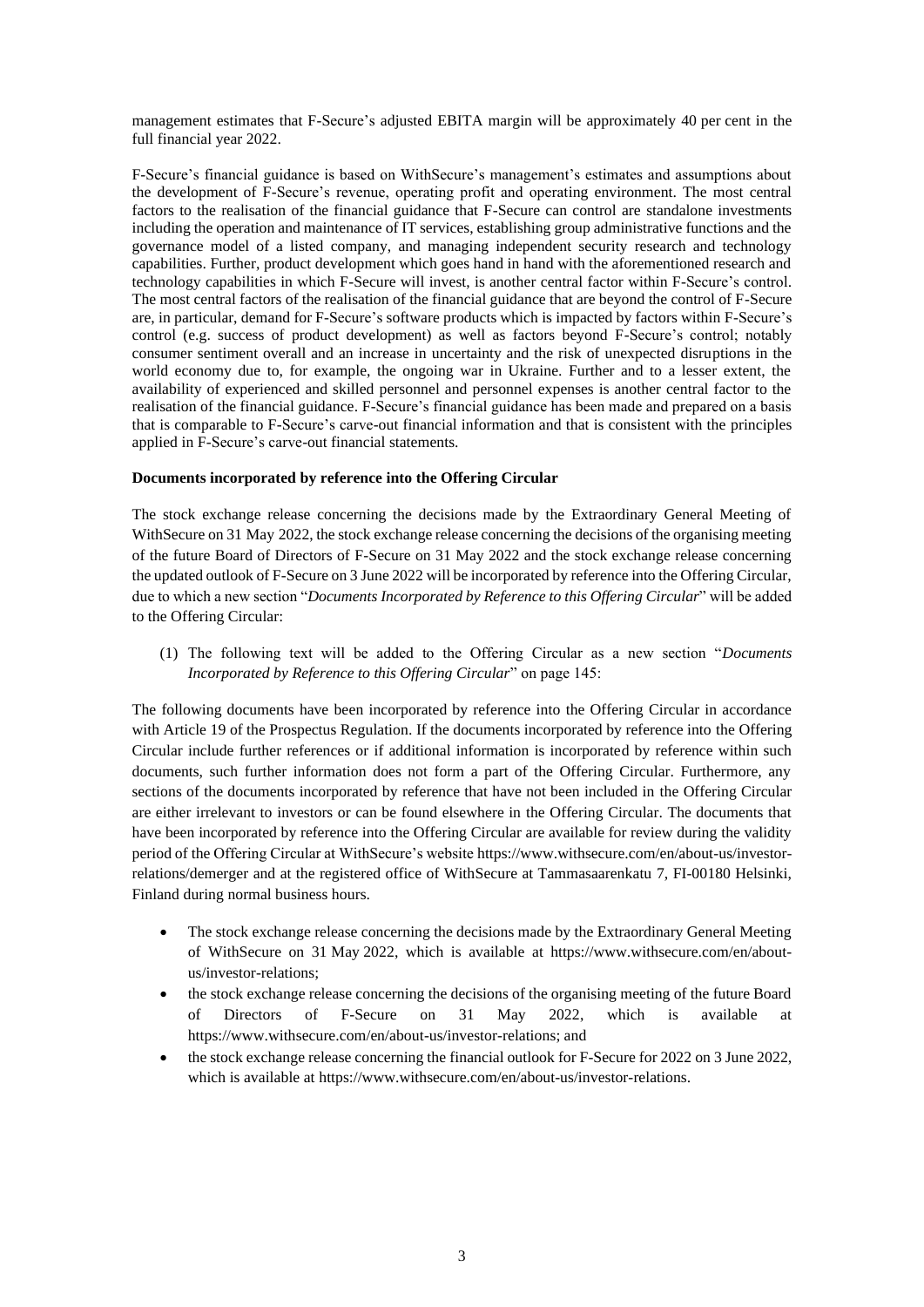#### **IMPORTANT INFORMATION**

In a number of jurisdictions, such as in Australia, Canada, South Africa, Singapore, Japan and in the United States, the distribution of the Offering Circular or this Supplement may be subject to restrictions imposed by law (such as registration, admission, qualification and other regulations). No Demerger Consideration Shares have been registered or will be registered under the United States Securities Act of 1933, as amended (the "**US Securities Act**") or the securities laws of any state of the United States and as such neither the Demerger Consideration Shares nor any other security referenced in the Offering Circular or this Supplement may be offered or sold in the United States except pursuant to an applicable exemption from registration under the US Securities Act. The Offering Circular nor this Supplement is neither an offer to sell nor the solicitation of an offer to buy any securities and shall not constitute an offer, solicitation or sale in the United States or any other jurisdiction in which such offering, solicitation or sale would be unlawful. The Offering Circular or this Supplement must not be released or otherwise forwarded, distributed or sent, directly or indirectly, in whole or in part, in or into the United States or any jurisdiction where the distribution of these materials would breach any applicable law or regulation or would require any registration or licensing within such jurisdiction. Failure to comply with the foregoing limitation may result in a violation of the US Securities Act or other applicable securities regulation.

Neither the Offering Circular, this Supplement, any notification nor any other Demerger material may be distributed or published in any jurisdiction except under circumstances that will result in compliance with any applicable laws and regulations. Neither WithSecure nor Carnegie Investment Bank AB, Finland branch ("**Carnegie**"), WithSecure's financial adviser in the Demerger and the Listing, accepts any legal responsibility for persons who have obtained the Supplement in violation of these restrictions, irrespective of whether these persons are prospective recipients of the Demerger Consideration Shares. No actions have been taken by WithSecure or Carnegie to register or qualify the Demerger Consideration Shares for public offer in any jurisdiction other than Finland.

Any disputes arising in connection with the Finnish Prospectus or the Offering Circular or this Supplement will be settled exclusively by a court of competent jurisdiction in Finland. Investors must not construe the contents of the Offering Circular or this Supplement as legal, investment or tax advice. Each investor is advised to consult such investor's own counsel, accountant or business advisor as to legal, investment and tax advice and related matters pertaining to the Demerger.

### **Notice to Shareholders in the United States**

(1) NEITHER THE DEMERGER CONSIDERATION SHARES NOR ANY OTHER SECURITIES REFERENCED IN THE OFFERING OR IN THE SUPPLEMENT HAVE BEEN OR WILL BE REGISTERED UNDER THE US SECURITIES ACT OR THE SECURITIES LAWS OF ANY STATE OF THE UNITED STATES AND AS SUCH NEITHER THE DEMERGER CONSIDERATION SHARES NOR ANY OTHER SECURITIES REFERENCED IN THE OFFERING CIRCULAR OR THIS SUPPLEMENT MAY BE OFFERED OR SOLD IN THE UNITED STATES EXCEPT PURSUANT TO AN APPLICABLE EXEMPTION FROM REGISTRATION UNDER THE US SECURITIES ACT. THE OFFERING CIRCULAR OR THIS SUPPLEMENT IS NEITHER AN OFFER TO SELL NOR THE SOLICITATION OF AN OFFER TO BUY ANY SECURITIES AND SHALL NOT CONSTITUTE AN OFFER, SOLICITATION OR SALE IN THE UNITED STATES.

The Offering Circular or this Supplement must not be released or otherwise forwarded, distributed or sent, directly or indirectly, in whole or in part, in or into the United States or any jurisdiction where the distribution of these materials would breach any applicable law or regulation or would require any registration or licensing within such jurisdiction. Failure to comply with the foregoing limitation may result in a violation of the US Securities Act or other applicable securities laws.

(5) Any financial statements or other financial information included in the Offering Circular or this Supplement may not be comparable to the financial statements of US companies or companies whose financial statements are prepared in accordance with generally accepted accounting principles in the United States.

(7) NEITHER THE SEC NOR ANY OTHER US FEDERAL OR STATE SECURITIES COMMISSION OR REGULATORY AUTHORITY HAS APPROVED OR DISAPPROVED THE DEMERGER CONSIDERATION SHARES OR PASSED AN OPINION UPON THE FAIRNESS OR MERITS OF SUCH SECURITIES OR UPON THE ACCURACY OR ADEQUACY OF THE DISCLOSURES CONTAINED IN THIS DOCUMENT. ANY REPRESENTATION TO THE CONTRARY IS A CRIMINAL OFFENCE IN THE UNITED STATES.